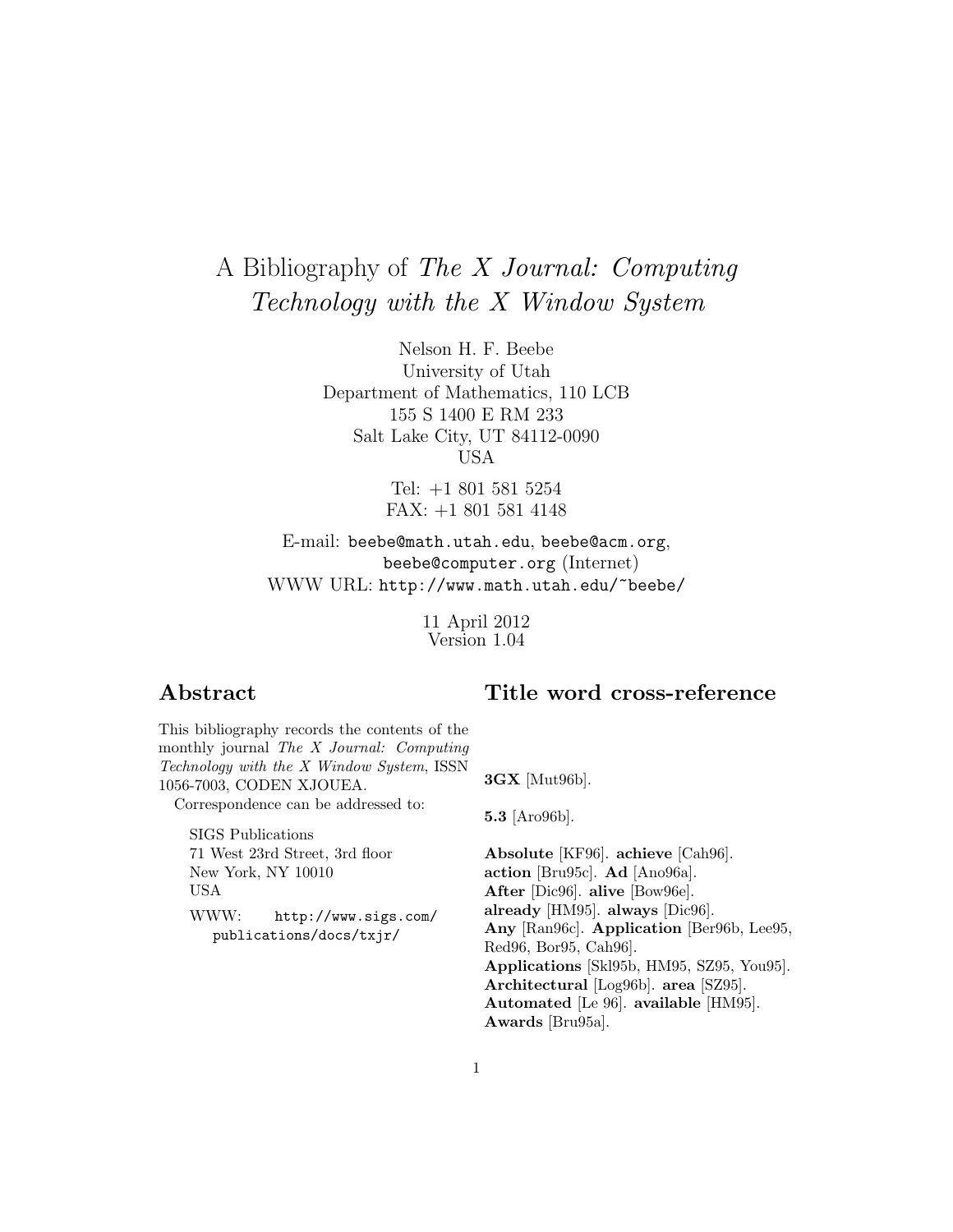**Back** [Bow96f]. **Based** [Ber96a, Aud95]. **Basic** [Tro96a]. **battle** [Dic96]. **be** [Bor95, Dic96, Kil95]. **been** [Sch95]. **best** [Dic96]. **Book** [Str96]. **box** [Skl95a]. **Brevity** [SS96b]. **Broadway** [Bow96e, Dic96, Lav96]. **Browsing** [Ran96a, Ran96b]. **busy** [SZ95].

**C** [Ber96a, Ber96b, Fur96a, Luk96]. **Callbacks** [Fur96a]. **Can** [Le 96, SZ95]. **capabilities** [Lav96]. **capability** [KF96]. **CDE** [Sch95, Und95]. **Center** [Bru95c]. **Choice** [Bru95a]. **Choose** [Ran96c]. **Clean** [Ran96a, Ran96b]. **Client** [Min96b, New96, Pro96]. **Clients** [Bud96, Min96b]. **color** [Kil96c]. **Common** [SZ95, Sch95, Und95]. **Communicating** [Bud96]. **complete** [SZ95]. **Component** [Ran96a]. **Components** [Red96]. **computing** [Whi95]. **concentrate** [SZ95]. **Concerns** [Spe96a]. **configurations** [Bor95, Und95]. **Configuring** [Spe96b]. **conflicting** [Bor95]. **Connection** [Era96]. **CORBA** [HM95]. **Count** [Le 96]. **County** [Bru95c]. **Creating** [Log96a, Min96b]. **Criteria** [Luk96]. **Cross** [Fur96a, Fur96b]. **Cross-Platform** [Fur96b]. **Currents** [Fur96a, Fur96b]. **customization** [Bor95].

**Dane** [Bru95c]. **Database** [Min96a]. **debugging** [Lee95, You95]. **delivers** [Sch95]. **depth** [Bru95b]. **Design** [Bil95, SS96a, SS96b, Spe96b]. **Desktop** [Aud96b, SZ95, Und95, Sch95, SZ95]. **Developers** [Spe96a]. **Developing** [Bil96b, Red96]. **Development** [Ber96a, Luk96]. **directories** [Bor95]. **Dispatch** [Bru95c]. **display** [Aud95]. **doesn't** [Dic96].

**easy** [Bor95]. **Editor** [Ano96b, Bow96a, Bow96b, Bow96c, Bow96d, Red96, Bru95a].

**Emacs** [Ber96a]. **Embedding** [Skl95b]. **Emergency** [Bru95c]. **engineering** [Lee95]. **Enhancing** [HM95]. **enough** [Aud95]. **enterprise** [Whi95]. **entrant** [Ber96b]. **environment** [Sch95, Whi95, SZ95, Und95]. **Envizex** [Bro96a]. **Establishing** [Era96]. **Evaluation** [Luk96]. **evolution** [Aud95]. **Examining** [Nan96]. **executing** [Log96a]. **eXit** [Whi95]. **exotic** [Bor95]. **expands** [KF96]. **Extending** [Pro96]. **extension** [KF96].

**FAQs** [Lew95, Lew96d, Lew96a, Lew96b, Lew96c]. **fast** [Aud95]. **Fat** [New96]. **favorite** [LLM+96]. **Files** [ALM+96]. **flexible** [Bor95]. **Fly** [Fet96b]. **follow** [Lav96]. **follow-on** [Lav96]. **Font** [Ran96c]. **Free** [Kil96b, Tro96d, Tro96a, Tro96c, Tro96b]. **Frontier** [Aud96a]. **fulfill** [Bor95]. **Future** [Bow96e, Bow96f, Pro96].

**general** [Bor95]. **Generalized** [Fur96a]. **Generating** [Fet96b]. **Generation** [Dic96]. **gets** [Bru95c]. **GIFs** [Fet96b]. **GMS** [Aro96b]. **Gnu** [Ber96a]. **goal** [SZ95]. **goals** [Bor95]. **Graphical** [Aro96b, Ran96d, Spe96b]. **Graphics** [Skl95b, SZ95]. **Group** [KF96]. **GUI** [SS96a, SS96b, Spe96a, Spe96b]. **Gymnastics** [Ran96e].

**happenings** [Win95]. **Heart** [Aud96b]. **Hello** [Bow95]. **Highlights** [Gil96b, Gil96c, Gil96d, Bru95a]. **hooked** [Bru95c]. **Human** [Bil96b, Bil96a].

**Implementation** [Spe96b]. **implementations** [HM95]. **independence** [Sch95]. **Index** [Ano96a]. **Indigo** [SZ95]. **industrial** [HM95]. **Industry** [Bru95a, Gil96b, Gil96c, Gil96d, Gil96a]. **infinite** [Und95]. **Information** [SW96]. **input** [Lee95].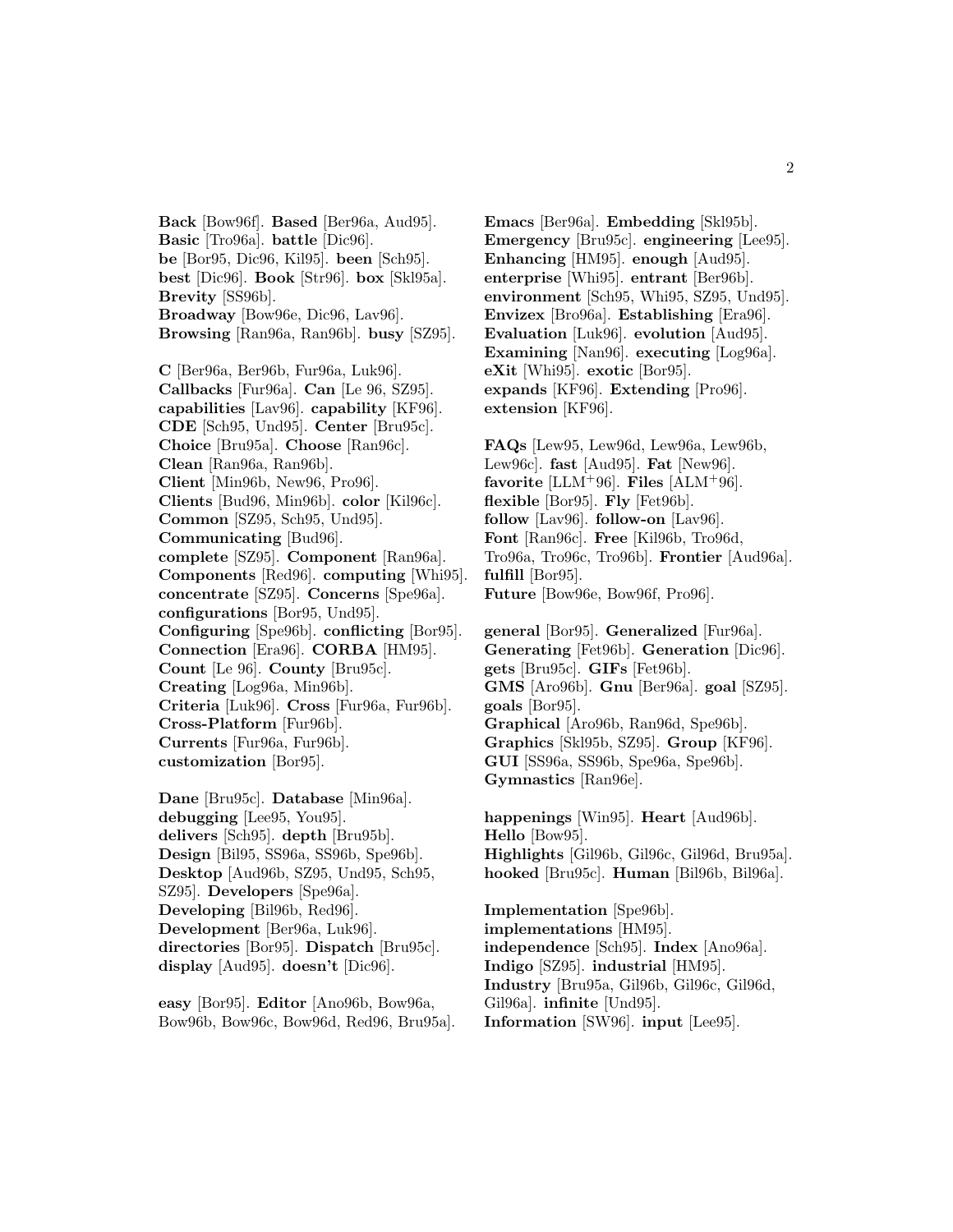**Insure** [Aro96a]. **integrated** [SZ95]. **Integration** [Aud96a]. **Interface** [Spe96b]. **Interfaces** [Bil96b, Bil96a]. **Internetwork** [Aud96b]. **Internetworking** [Aud96a, Aud96b]. **interoperability** [Sch95]. **Interview** [Bow96f]. **Investment** [Lew96d].

**Java** [Lav96]. **Just** [Lew95, Lew96d, Lew96a, Lew96b, Lew96c].

**key** [Dic96].

**Land** [Ber96a, Ber96b]. **Language** [Tro96d, Lew95]. **layer** [KF96]. **Layering** [KF96]. **Lean** [Ran96a, Ran96b]. **Let** [Kil95]. **Letter** [Red96]. **Letters** [Ano96b]. **Light** [Lav96, Kil95]. **Linux** [Tro96b]. **List** [Ano96c]. **living** [Bow96e, Lew95].

**Machine** [Ran96b]. **Magic** [SZ95, SZ95]. **maintain** [Bor95]. **marketplace** [Dic96]. **Maximizing** [Kil96c]. **Medical** [Red96]. **message** [Skl95a]. **Meta** [Tro96c]. **method** [Bor95]. **Modeling** [Aro96b]. **Modes** [Ber96b]. **Monitors** [Min96b]. **Motif** [Nan96, Skl95a, Win96]. **Mousing** [SS96a]. **MOX** [KF96]. **Multimedia** [Fet96a, Fet96b]. **Multiple** [KF96]. **must** [Bor95]. **my** [Cah96].

**nearly** [Und95]. **News** [Gil96a, Gil96e, Gil96f, Gil96g, Bru95b]. **nonstandard** [Bor95]. **NT** [Aud96a].

**Object** [Bil95, Bil96a]. **Object-Oriented** [Bil96a, Bil95]. **Objects** [Bil96b]. **OnNet** [Bro96b]. **OOX** [Bil96b]. **OpenGL** [Kil95, Kil96b, Kil96c, Kil96a]. **Options** [Spe96a]. **Oriented** [Bil96a, Bil95]. **Our** [LLM<sup>+</sup>96]. **over/underlay** [KF96].

**overlay** [KF96]. **overriding** [SZ95]. **Overview** [Log96b, Und95]. **own** [Lav96].

**Pages** [Skl95b]. **Paradigm** [Pro96]. **Parent** [Era96]. **Parent/Child** [Era96]. **Part** [Ran96b, Ran96e]. **patterns** [Bil95]. **PC** [Aud95, Aud96a, Aud96b, Pro96]. **PC-based** [Aud95]. **Child** [Era96]. **Motif** [Skl95a]. **people** [Lav96]. **Perl** [Ran96d]. **perspective** [Whi95]. **photoflos** [Log96a]. **plasticae** [SS96a]. **Platform** [Fur96b, Sch95]. **populating** [Log96a]. **Portability** [Spe96a]. **powerful** [Bor95, Lav96]. **Practical** [Skl95a]. **Predictions** [ALM<sup>+</sup>96]. **primer** [Bow95]. **Product** [Aro96a, Aro96b, Bro96a, Bro96b, Bru95b, Gil96a, Gil96e, Gil96f, Gil96g, Mut96b, Mut96a]. **Products** [Ano96c, LLM<sup>+</sup>96]. **professionals** [SZ95]. **Programming** [Log96a, Log96b, Tro96a]. **projects** [HM95]. **Prototyping** [Bil96a]. **proven** [HM95]. **provide** [SZ95]. **Python** [Tro96d, Tro96a, Tro96c].

**quality** [Cah96].

**Radical** [Skl95b]. **Rapid** [Bil96a]. **rather** [SZ95]. **Re** [Ber96b]. **Re-entrant** [Ber96b]. **Related** [Ano96c]. **Relations** [Min96a]. **reminds** [Lav96]. **Representing** [Min96a]. **require** [Bor95]. **required** [Cah96]. **resolution** [Kil96c]. **resource** [Bor95]. **Reuse** [Win96]. **Review** [Aro96a, Aro96b, Bro96a, Bro96b, Mut96b, Mut96a, Str96]. **Revolution** [Ran96c, Ran96d, Ran96e, Whi95]. **Rework** [Win96]. **right** [Lav96]. **Robert** [Bow96f]. **rodentia** [SS96a]. **Roundup** [LLM<sup>+</sup>96].

**Saving** [Lew96d]. **Scheifler** [Bow96f]. **Screen** [SS96b]. **Scripting** [Ran96c, Ran96d, Ran96e].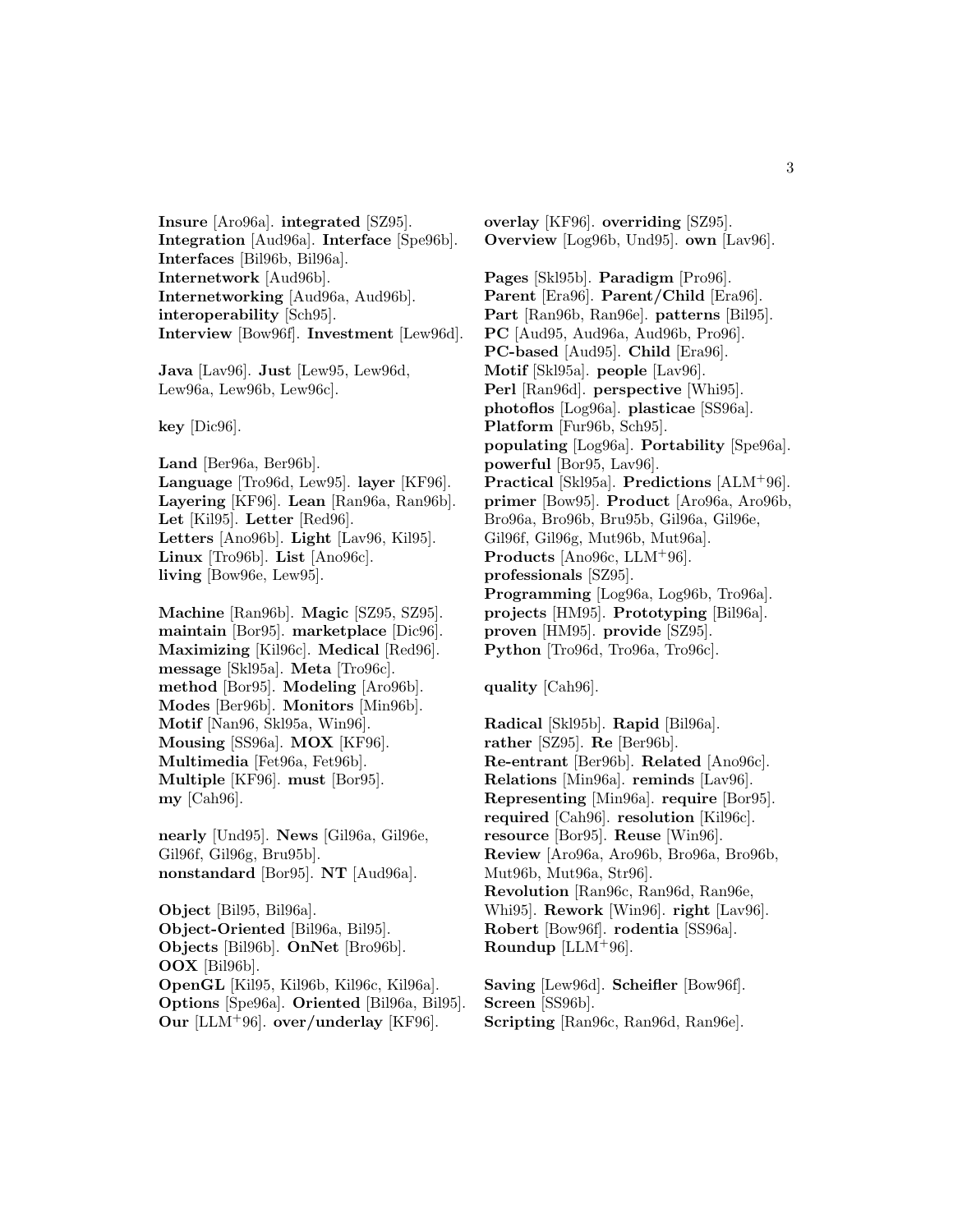**Secrets** [Skl95a]. **Selected** [Ano96c]. **Series** [Bro96a]. **Server** [Spe96b, KF96]. **Servers** [Aud96b, Pro96, Wal96, Aud95]. **set** [Lav96]. **sets** [Bor95, KF96]. **Several** [HM95, Bor95]. **Shedding** [Lav96]. **should** [Cah96]. **Silicon** [SZ95]. **simple** [Bor95]. **SL-GMS** [Aro96b]. **Sockets** [Bud96]. **Software** [Fur96b, Kil96b, Lew96d, Tro96d, Tro96a, Tro96c, Tro96b, Cah96, HM95, Lee95]. **Solaris** [Mut96a]. **Solution** [Fur96b]. **Solutions** [Tro96d, Tro96a, Tro96c, Tro96b]. **some** [HM95]. **soul** [SS96b]. **SPARCbook** [Mut96b]. **Stations** [Wal96, Bro96a]. **strategy** [Dic96]. **style** [Bow95]. **Styling** [Bor95]. **supports** [KF96, Und95]. **survival** [Dic96]. **Syntactic** [Ran96e]. **System** [Aro96b].

**Systems** [SW96]. **technology** [Dic96, Und95]. **Tektronix** [Bru95b]. **test** [Cah96]. **Tests** [Le 96]. **their** [SZ95]. **them** [HM95]. **themselves** [HM95]. **there** [Kil95]. **Thin** [New96, Pro96]. **Today** [Aud96b, Spe96a]. **Tool** [Ber96a]. **Tools** [Luk96, You95]. **Tree** [Min96a]. **two** [KF96]. **types** [Und95]. **Tyrannosaurus** [SS96a].

**underlay** [KF96]. **unified** [Sch95]. **UNIX** [Aud96a, Sch95, SZ95, Whi95]. **UNIX/X** [Aud96a]. **User** [Spe96b, Lew96a]. **using** [SZ95].

**waiting** [Sch95]. **Web** [Fur96b, Ran96a, Ran96b, Skl95b]. **Web-browsing** [Ran96b]. **well** [Bow96e]. **While** [Lav96]. **Widgets** [Tro96c]. **will** [Dic96]. **win** [Dic96]. **WinDD** [Bru95b]. **Windows** [Win95, Aud96a, Win95]. **Wisdom** [SW96]. **wit** [SS96b]. **work** [SZ95]. **World** [Bow95]. **wrestling** [SZ95]. **Writer** [LLM<sup>+</sup>96, ALM<sup>+</sup>96].

**writing** [SS96b]. **WWW** [Pro96].

**X** [Ano96c, Aud95, Aud96a, Aud96b, ALM<sup>+</sup>96, Ber96a, Bil95, Bil96b, Bil96a, Bow95, Bow96e, Bow96f, Bru95c, Dic96, Fet96a, Fet96b, KF96, Lav96, Lee95, Lew95, Lew96d, Lew96a, Min96b, Pro96, Skl95b, Spe96b, Tro96a, Wal96, You95]. **X-Based** [Ber96a]. **X-Related** [Ano96c]. **X11** [HM95]. **x86** [Mut96a]. **Xcetera** [You95]. **XIE** [Log96a, Log96b]. **XIElib** [Log96a, Log96b]. **XT** [Skl95a, Bud96]. **XT/Motif** [Skl95a].

**year** [Win95]. **you've** [Sch95].

## **References**

**Auditore:1996:WP**

[ALM<sup>+</sup>96] Peter Auditore, David B. Lewis, Tom Munnecke, Scott Raney, Mark Kilgard, Erick Schaffer, John Sorflaten, and Daniel Bernstein. Writers' predictions: From the X files. The X Journal: Computing Technology with the X Window System, 5(5):44, 48, May 1996. CODEN XJOUEA. ISSN 1056- 7003.

#### **Anonymous:1996:AI**

[Ano96a] Anonymous. Ad index. The X Journal: Computing Technology with the X Window System, 6(2):49, November and December 1996. CODEN XJOUEA. ISSN 1056-7003. URL http: //www.sigs.com/publications/ docs/txjr/9611/txjr9611.toc. html.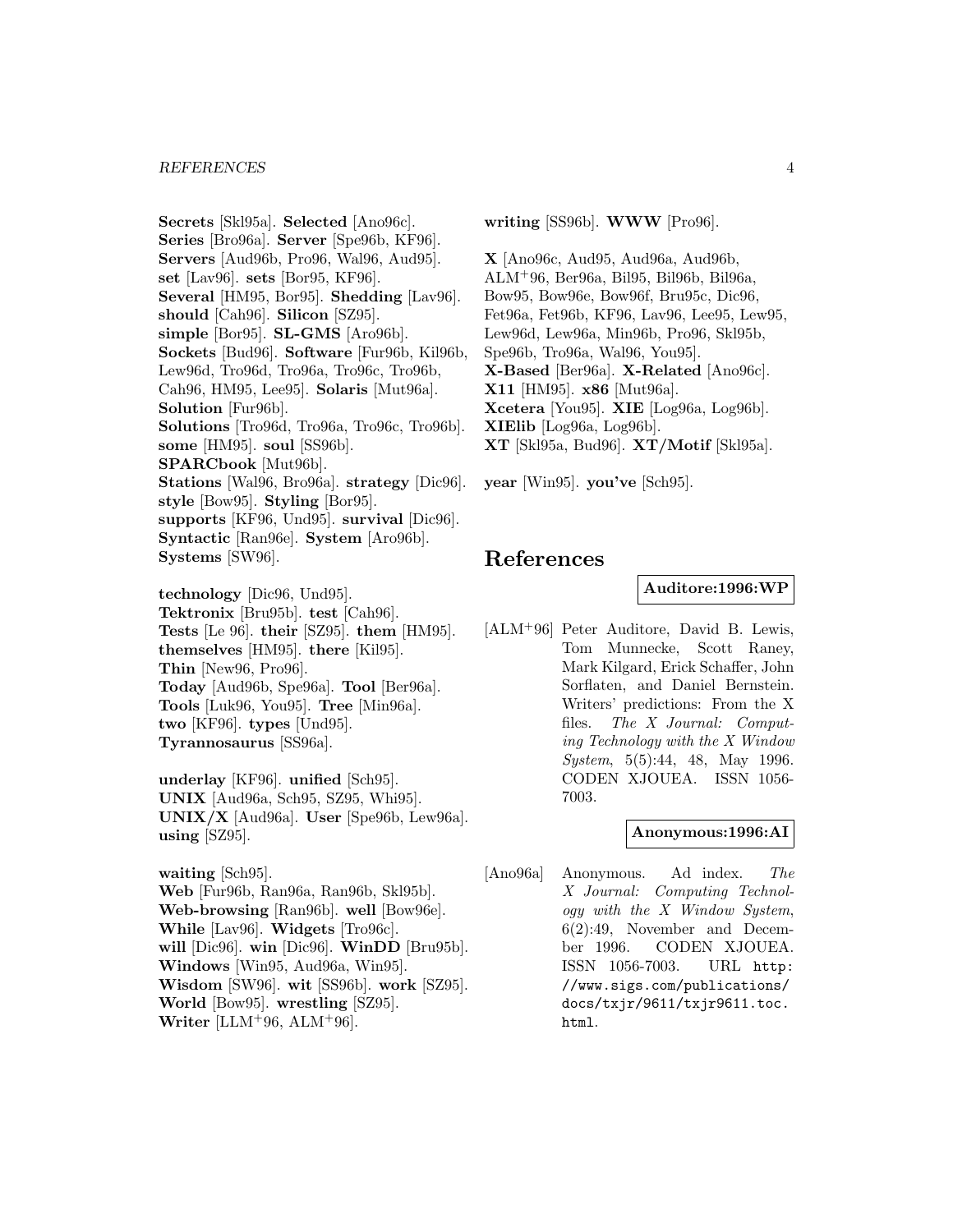#### **Anonymous:1996:LE**

[Ano96b] Anonymous. Letters to the editor. The X Journal: Computing Technology with the X Window Sys $tem, 6(2):6-??$ , November and December 1996. CODEN XJOUEA. ISSN 1056-7003. URL http: //www.sigs.com/publications/ docs/txjr/9611/txjr9611.toc. html.

#### **Anonymous:1996:SLX**

[Ano96c] Anonymous. A selected list of 200 X-related products. The X Journal: Computing Technology with the X Window System,  $5(6):32-$ ??, June 1996. CODEN XJOUEA. ISSN 1056-7003.

#### **Arora:1996:PRI**

[Aro96a] Ashish Arora. Product review: Insure++. The X Journal: Computing Technology with the X Window System, 5(6):55–??, June 1996. CODEN XJOUEA. ISSN 1056- 7003.

#### **Arora:1996:PRS**

[Aro96b] Ashish Arora. Product review: SL-GMS (Graphical Modeling System) 5.3. The X Journal: Computing Technology with the X Window System, 5(5):90–??, May 1996. CODEN XJOUEA. ISSN 1056- 7003. URL http://www.sigs. com/publications/docs/txjr/ 9605/txjr9605.d.prod.html.

#### **Auditore:1995:PXE**

[Aud95] Peter Auditore. PC-based X: The evolution of PC X display servers: How fast is fast enough? The X Journal: Computing Technology with the X Window System, 4 (3):67–??, January/February 1995. CODEN XJOUEA. ISSN 1056- 7003.

#### **Auditore:1996:PIN**

[Aud96a] Peter Auditore. PC internetworking: A new frontier — Windows NT and UNIX/X Windows integration. The X Journal: Computing Technology with the X Window System, 5(5):70–??, May 1996. CODEN XJOUEA. ISSN 1056- 7003.

#### **Auditore:1996:PIP**

[Aud96b] Peter Auditore. PC internetworking: PC X servers are the heart of today's internetwork desktop. The X Journal: Computing Technology with the X Window System, 5(6):18–??, June 1996. CODEN XJOUEA. ISSN 1056-7003.

#### **Bernstein:1996:LCG**

[Ber96a] Daniel J. Bernstein. From the land of C++: Gnu Emacs: An X-based development tool. The X Journal: Computing Technology with the X Window System, 5(6):77–??, June 1996. CODEN XJOUEA. ISSN 1056-7003.

#### **Bernstein:1996:LCR**

[Ber96b] Daniel J. Bernstein. From the land of C++: Re-entrant application modes. The X Journal: Computing Technology with the X Window System, 5(5):80–??, May 1996. CODEN XJOUEA. ISSN 1056- 7003.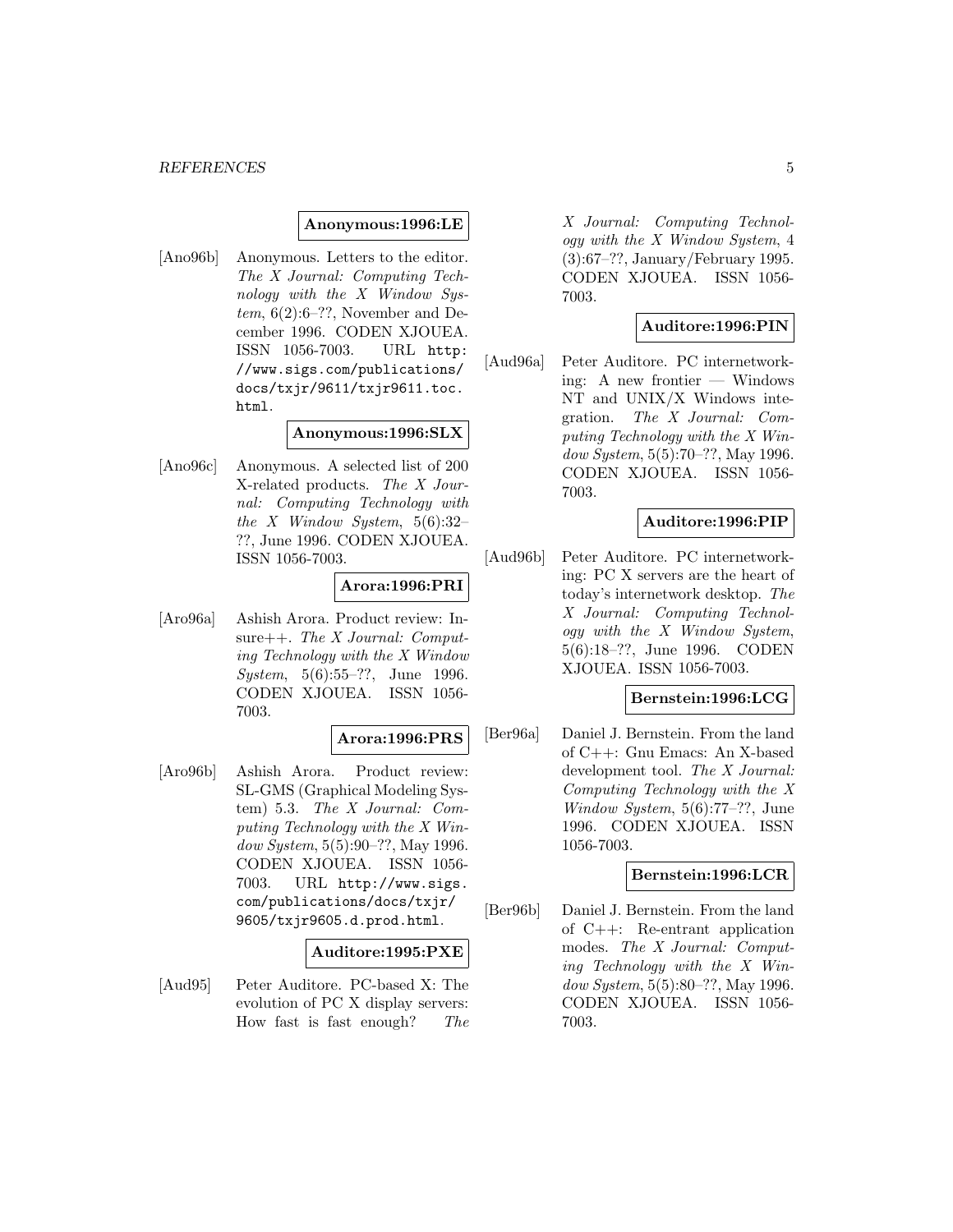## **Bilow:1995:OXD**

[Bil95] Steven Bilow. Object-oriented X: Design patterns. The X Journal: Computing Technology with the X Window System,  $4(3):77-??$ , January/February 1995. CODEN XJOUEA. ISSN 1056-7003.

#### **Bilow:1996:OXR**

[Bil96a] Steven C. Bilow. Object-oriented X: Rapid prototyping of human interfaces. The X Journal: Computing Technology with the X Window System, 5(7):??, July/August 1996. CODEN XJOUEA. ISSN 1056-7003.

#### **Bilow:1996:ODH**

[Bil96b] Steven C. Bilow. OOX: Developing human interfaces with objects and X. The X Journal: Computing Technology with the X Window System, 5(6):73–??, June 1996. CODEN XJOUEA. ISSN 1056-7003.

#### **Bornetun:1995:SYA**

[Bor95] Ulrika Bornetun. Styling your application with resource sets: A general customization method must fulfill several conflicting goals: it has to be powerful, yet simple; it must be flexible, yet easy to maintain; and it must not require exotic configurations or nonstandard directories. The X Journal: Computing Technology with the X Window System,  $4(3):50-??$ , January/February 1995. CODEN XJOUEA. ISSN 1056-7003.

#### **Bowman:1995:XPH**

[Bow95] Charles F. Bowman. The X primer: Hello world — X style. The X Journal: Computing Technology with the X Window System, 4(3):70–??, January/February 1995. CODEN XJOUEA. ISSN 1056-7003.

#### **Bowman:1996:Ea**

[Bow96a] Charles F. Bowman. From the editor. The X Journal: Computing Technology with the X Window System, 5(5):4, May 1996. CO-DEN XJOUEA. ISSN 1056-7003.

#### **Bowman:1996:Eb**

[Bow96b] Charles F. Bowman. From the editor. The X Journal: Computing Technology with the X Window System, 5(6):4, June 1996. CO-DEN XJOUEA. ISSN 1056-7003.

#### **Bowman:1996:Ec**

[Bow96c] Charles F. Bowman. From the editor. The X Journal: Computing Technology with the X Window System, 5(7):??, July/August 1996. CODEN XJOUEA. ISSN 1056-7003.

#### **Bowman:1996:Ed**

[Bow96d] Charles F. Bowman. From the editor. The X Journal: Computing Technology with the X Window System,  $6(2):4-??$ , November and December 1996. CO-DEN XJOUEA. ISSN 1056- 7003. URL http://www.sigs. com/publications/docs/txjr/ 9611/txjr9611.toc.html.

#### **Bowman:1996:FXX**

[Bow96e] Charles F. Bowman. The future of X: X is alive and well (and living on Broadway!). The X Journal: Computing Technology with the X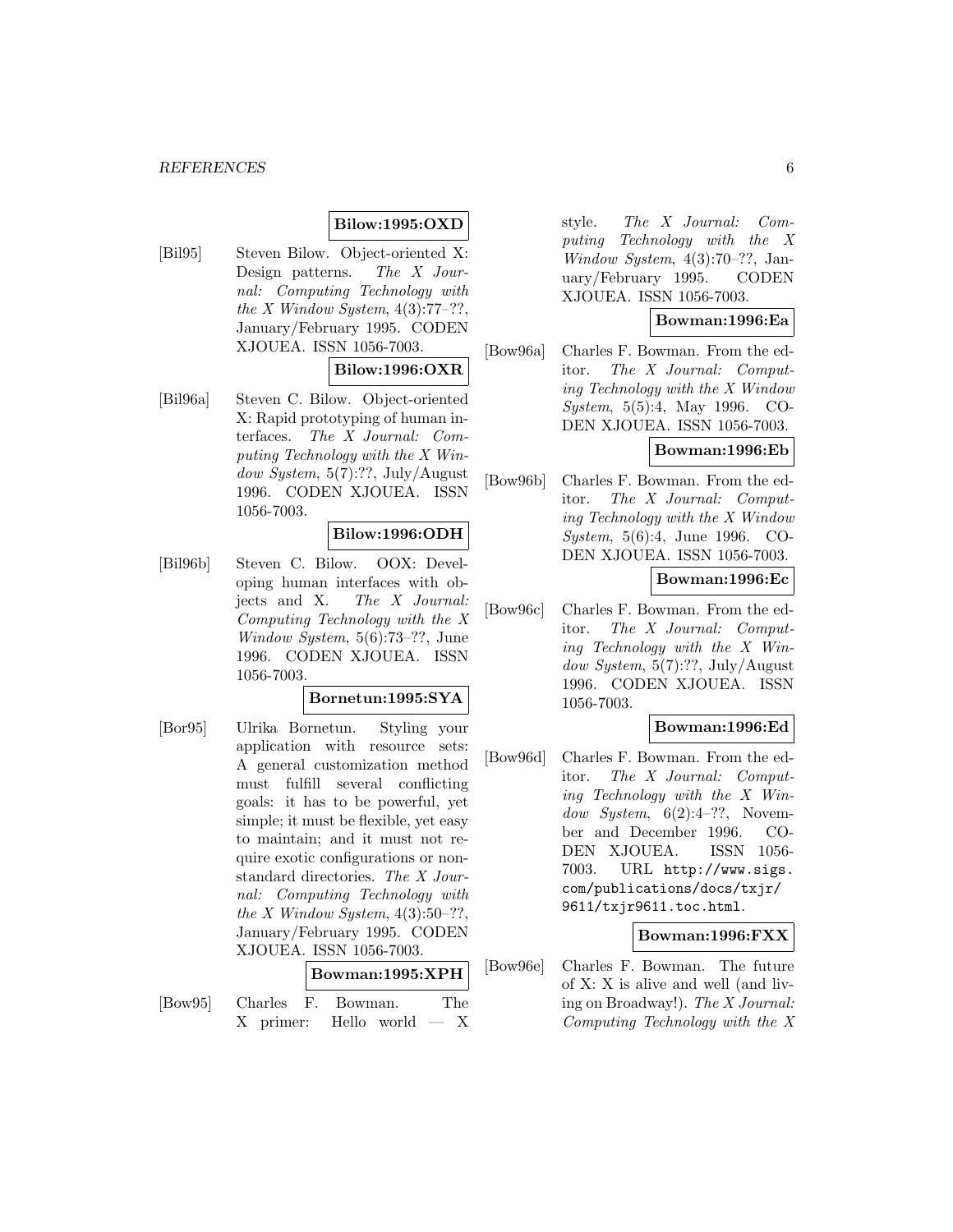Window System, 5(5):30–??, May 1996. CODEN XJOUEA. ISSN 1056-7003.

#### **Bowman:1996:XBF**

[Bow96f] Charles F. Bowman. X: Back to the future: An interview with Robert Scheifler. The X Journal: Computing Technology with the X Window System, 5(5):38–43, May 1996. CODEN XJOUEA. ISSN 1056-7003. Discusses relationship of Broadway to Java.

#### **Brooks:1996:PRE**

[Bro96a] Darryl Brooks. Product review: Envizex I Series Stations. The X Journal: Computing Technology with the X Window System, 5(6):60–??, June 1996. CODEN XJOUEA. ISSN 1056-7003.

## **Brooks:1996:PRO**

[Bro96b] Darryl Brooks. Product review: OnNet. The X Journal: Computing Technology with the X Window System, 5(6):53–??, June 1996. CODEN XJOUEA. ISSN 1056- 7003.

#### **Bruno:1995:IHE**

[Bru95a] Lee Bruno. Industry highlights: Editor's Choice Awards. The X Journal: Computing Technology with the X Window System, 4 (3):6–??, January/February 1995. CODEN XJOUEA. ISSN 1056- 7003.

#### **Bruno:1995:PND**

[Bru95b] Lee Bruno. Product news: In depth: Tektronix WinDD. The X Journal: Computing Technology with the X Window System, 4

(3):82–??, January/February 1995. CODEN XJOUEA. ISSN 1056- 7003.

## **Bruno:1995:XAD**

[Bru95c] Lee Bruno. X in action: Dane County Emergency Dispatch Center gets hooked on X. The X Journal: Computing Technology with the X Window System,  $4(3):89-??$ , January/February 1995. CODEN XJOUEA. ISSN 1056-7003.

## **Budne:1996:XCC**

[Bud96] Daniel Budne. Xt clients communicating with sockets. The X Journal: Computing Technology with the X Window System, 6 (2):22–??, November and December 1996. CODEN XJOUEA. ISSN 1056-7003. URL http: //www.sigs.com/publications/ docs/txjr/9611/txjr9611.toc. html.

## **Cahill:1996:HST**

[Cah96] Conor P. Cahill. How should I test my application to achieve the required software quality? The X Journal: Computing Technology with the X Window System, ??(??):??, ???? 1996. CO-DEN XJOUEA. ISSN 1056- 7003. URL http://www.sigs. com/publications/docs/txjr/ 9603/txjr9603.f.cahill.html.

#### **Dichter:1996:AXG**

[Dic96] Carl Dichter. After the X generation: The best technology doesn't always win the battle of the marketplace — strategy will be key to  $Broadway$  — and  $X's$  — survival.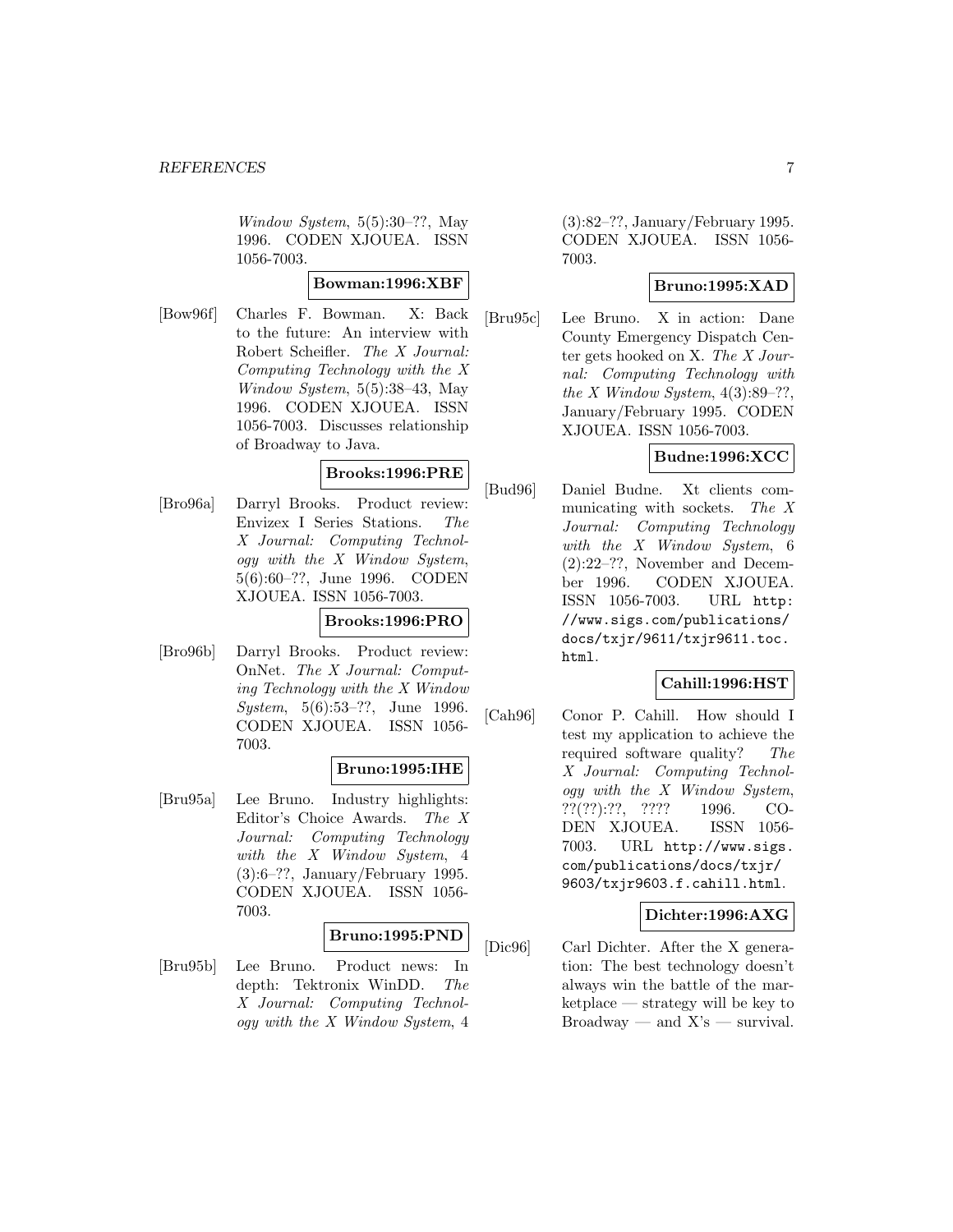The X Journal: Computing Technology with the X Window System, 5(5):46–??, May 1996. CODEN XJOUEA. ISSN 1056-7003.

#### **Erabelli:1996:EPC**

[Era96] Prasad Erabelli. Establishing a parent/child connection. The X Journal: Computing Technology with the X Window System, 5 (6):66–??, June 1996. CODEN XJOUEA. ISSN 1056-7003.

## **Fetik:1996:MX**

[Fet96a] Richard Fetik. Multimedia X. The X Journal: Computing Technology with the  $X$  Window System, 5(7): ??, July/August 1996. CODEN XJOUEA. ISSN 1056-7003.

#### **Fetik:1996:MXG**

[Fet96b] Richard Fetik. Multimedia X: Generating GIFs on the fly. The X Journal: Computing Technology with the X Window System, 5(5):86–??, May 1996. CODEN XJOUEA. ISSN 1056-7003.

### **Furr:1996:CCG**

[Fur96a] Steven Furr. Cross currents: Generalized callbacks for  $C++$ . The X Journal: Computing Technology with the  $X$  Window System, 5(7): ??, July/August 1996. CODEN XJOUEA. ISSN 1056-7003.

#### **Furr:1996:CCW**

[Fur96b] Steven Furr. Cross currents: The Web as a cross-platform software solution. The X Journal: Computing Technology with the X Window System, 5(6):12–??, June 1996. CODEN XJOUEA. ISSN 1056- 7003. URL http://www.sigs.

com/publications/docs/txjr/ 9605/txjr9605.f.furr.html.

#### **Gill:1996:IPN**

[Gil96a] Philip J. Gill. Industry and product news. The X Journal: Computing Technology with the X Window System, 5(5):6–??, May 1996. CODEN XJOUEA. ISSN 1056- 7003.

## **Gill:1996:IHa**

[Gil96b] Philip J. Gill. Industry highlights. The X Journal: Computing Technology with the X Window System, 5(6):8–??, June 1996. CO-DEN XJOUEA. ISSN 1056-7003.

## **Gill:1996:IHb**

[Gil96c] Philip J. Gill. Industry highlights. The X Journal: Computing Technology with the X Window System, 5(7):??, July/August 1996. CO-DEN XJOUEA. ISSN 1056-7003.

#### **Gill:1996:IHc**

[Gil96d] Philip J. Gill. Industry highlights. The X Journal: Computing Technology with the X Window Sys $tem, 6(2):8-??$ , November and December 1996. CODEN XJOUEA. ISSN 1056-7003. URL http: //www.sigs.com/publications/ docs/txjr/9611/txjr9611.toc. html.

#### **Gill:1996:PNa**

[Gil96e] Philip J. Gill. Product news. The X Journal: Computing Technology with the X Window System, 5(6):88–??, June 1996. CODEN XJOUEA. ISSN 1056-7003.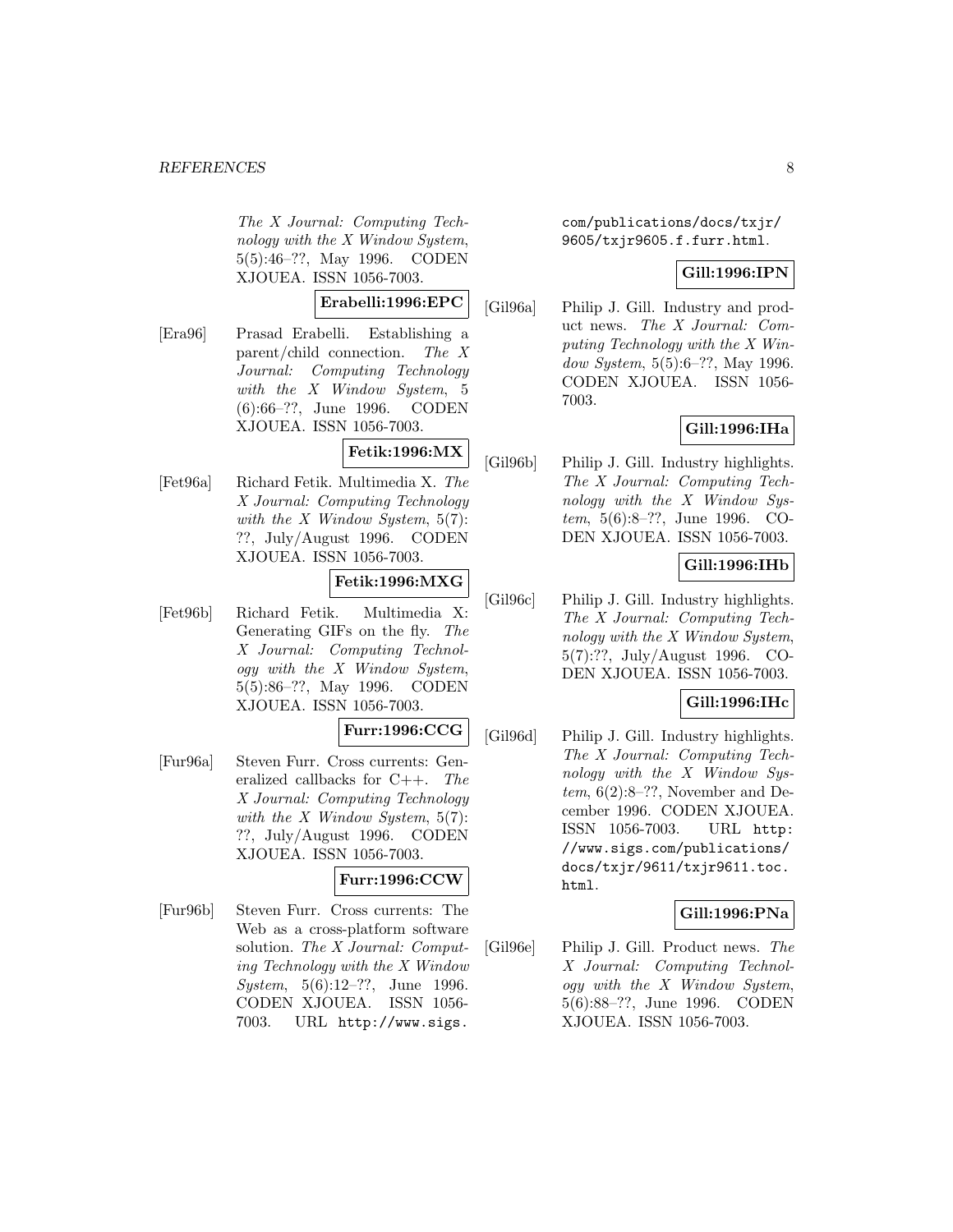## **Gill:1996:PNb**

[Gil96f] Philip J. Gill. Product news. The X Journal: Computing Technology with the  $X$  Window System,  $5(7)$ : ??, July/August 1996. CODEN XJOUEA. ISSN 1056-7003.

## **Gill:1996:PNc**

[Gil96g] Philip J. Gill. Product news. The X Journal: Computing Technology with the X Window System, 6 (2):63–??, November and December 1996. CODEN XJOUEA. ISSN 1056-7003. URL http: //www.sigs.com/publications/ docs/txjr/9611/txjr9611.toc. html.

#### **Hubert:1995:EXA**

[HM95] Richard Hubert and Bernhard Merkle. Enhancing X11 applications with CORBA: Several CORBA implementations are now available and some of them have already proven themselves in industrial software projects. The X Journal: Computing Technology with the X Window System, 4 (3):50–??, January/February 1995. CODEN XJOUEA. ISSN 1056- 7003.

#### **Kulesza:1996:MLX**

[KF96] John Kulesza and Peter Feil. Multiple layering for X: The multiple over/underlay extension (MOX) to the X server expands X's overlay capability and supports two layer sets: Absolute and group. The X Journal: Computing Technology with the X Window System,  $5(5):52-??$ , May 1996. CODEN  $5(5):52-??$ , May 1996. XJOUEA. ISSN 1056-7003.

## **Kilgard:1995:OLT**

[Kil95] Mark Kilgard. OpenGL: Let there be light! The X Journal: Computing Technology with the X Window System,  $4(3):12-??$ , January/February 1995. CODEN XJOUEA. ISSN 1056-7003.

#### **Kilgard:1996:OO**

[Kil96a] Mark Kilgard. OpenGL: OpenGL 1.1. The X Journal: Computing Technology with the X Window System,  $5(7)$ :??, July/August 1996. CODEN XJOUEA. ISSN 1056-7003.

#### **Kilgard:1996:OFO**

[Kil96b] Mark J. Kilgard. OpenGL: Free OpenGL software. The X Journal: Computing Technology with the X Window System,  $5(5):74-??$ , May 1996. CODEN XJOUEA. ISSN 1056-7003.

#### **Kilgard:1996:OMC**

[Kil96c] Mark J. Kilgard. OpenGL: Maximizing color resolution. The X Journal: Computing Technology with the X Window System, 6 (2):44–??, November and December 1996. CODEN XJOUEA. ISSN 1056-7003. URL http: //www.sigs.com/publications/ docs/txjr/9611/txjr9611.toc. html.

#### **Lavallee:1996:SLB**

[Lav96] Paul C. Lavallee. Shedding light on Broadway: While it reminds people of Java, the X follow-on has a set of powerful capabilities in its own right. The X Journal: Computing Technology with the X Window System, 5(5):32–34, 36, May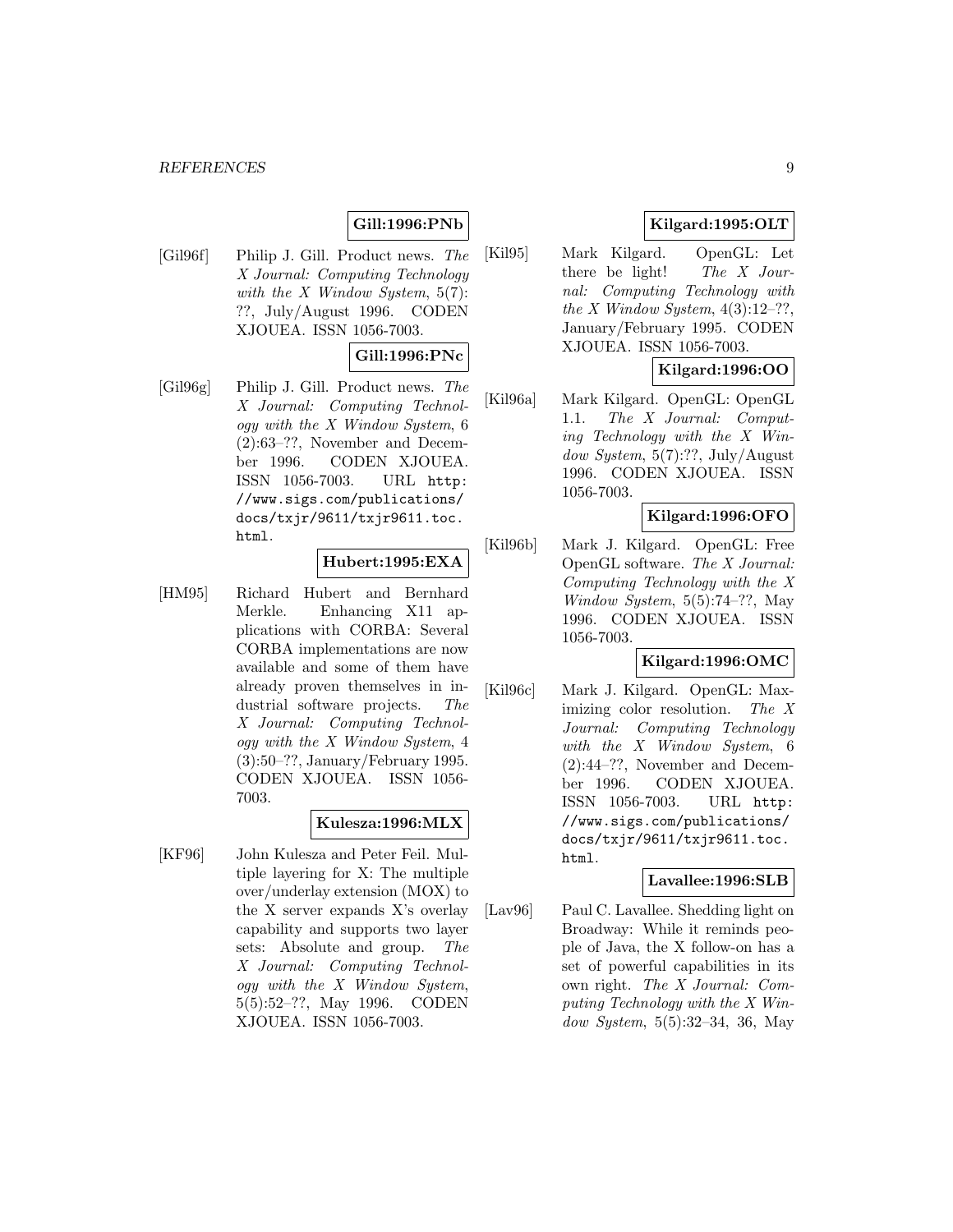1996. CODEN XJOUEA. ISSN 1056-7003.

**LeSuer:1996:ATY**

[Le 96] Brian Le Suer. Automated tests you can count on. The X Journal: Computing Technology with the X Window System, 5(6):62–??, June 1996. CODEN XJOUEA. ISSN 1056-7003. URL http://www. sigs.com/publications/docs/ txjr/9607/txjr9608.c.lesuer. html.

## **Lee:1995:XAS**

[Lee95] Kenton Lee. X application software engineering: X input debugging. The X Journal: Computing Technology with the X Window System,  $4(3):22-??$ , January/February 1995. CODEN XJOUEA. ISSN 1056-7003.

**Lewis:1995:JFX**

[Lew95] David B. Lewis. Just the FAQs: X: Not a living language. The X Journal: Computing Technology with the X Window System,  $4(3):80-??$ , January/February 1995. CODEN XJOUEA. ISSN 1056-7003.

## **Lewis:1996:JFXb**

[Lew96a] David Lewis. Just the FAQs: X and the user. The X Journal: Computing Technology with the X Window System,  $6(2):12-$ ??, November and December 1996. CODEN XJOUEA. ISSN 1056- 7003. URL http://www.sigs. com/publications/docs/txjr/ 9611/txjr9611.toc.html.

## **Lewis:1996:JFa**

[Lew96b] David B. Lewis. Just the FAQs. The X Journal: Computing Technology with the X Window System, 5(5):62–??, May 1996. CODEN XJOUEA. ISSN 1056-7003.

## **Lewis:1996:JFb**

[Lew96c] David B. Lewis. Just the FAQs. The X Journal: Computing Technology with the X Window System, 5(7):??, July/August 1996. CO-DEN XJOUEA. ISSN 1056-7003.

## **Lewis:1996:JFXa**

[Lew96d] David B. Lewis. Just the FAQs: X: Saving software investment? The X Journal: Computing Technology with the X Window System, 5(6):96–??, June 1996. CODEN XJOUEA. ISSN 1056-7003.

#### **Anonymous:1996:WRO**

[LLM<sup>+</sup>96] David B. Lewis, Syd Logna, Tom Munnecke, Scott Raney, Erick Schaffer, and John Sorflaten. Writers' roundup — our favorite products. The X Journal: Computing Technology with the X Window System, 5(6):50–??, June 1996. CODEN XJOUEA. ISSN 1056- 7003.

## **Logan:1996:XPC**

[Log96a] Syd Logan. XIElib programming: Creating, populating, and executing XIE photoflos. The X Journal: Computing Technology with the X Window System, 6 (2):50–??, November and December 1996. CODEN XJOUEA. ISSN 1056-7003. URL http: //www.sigs.com/publications/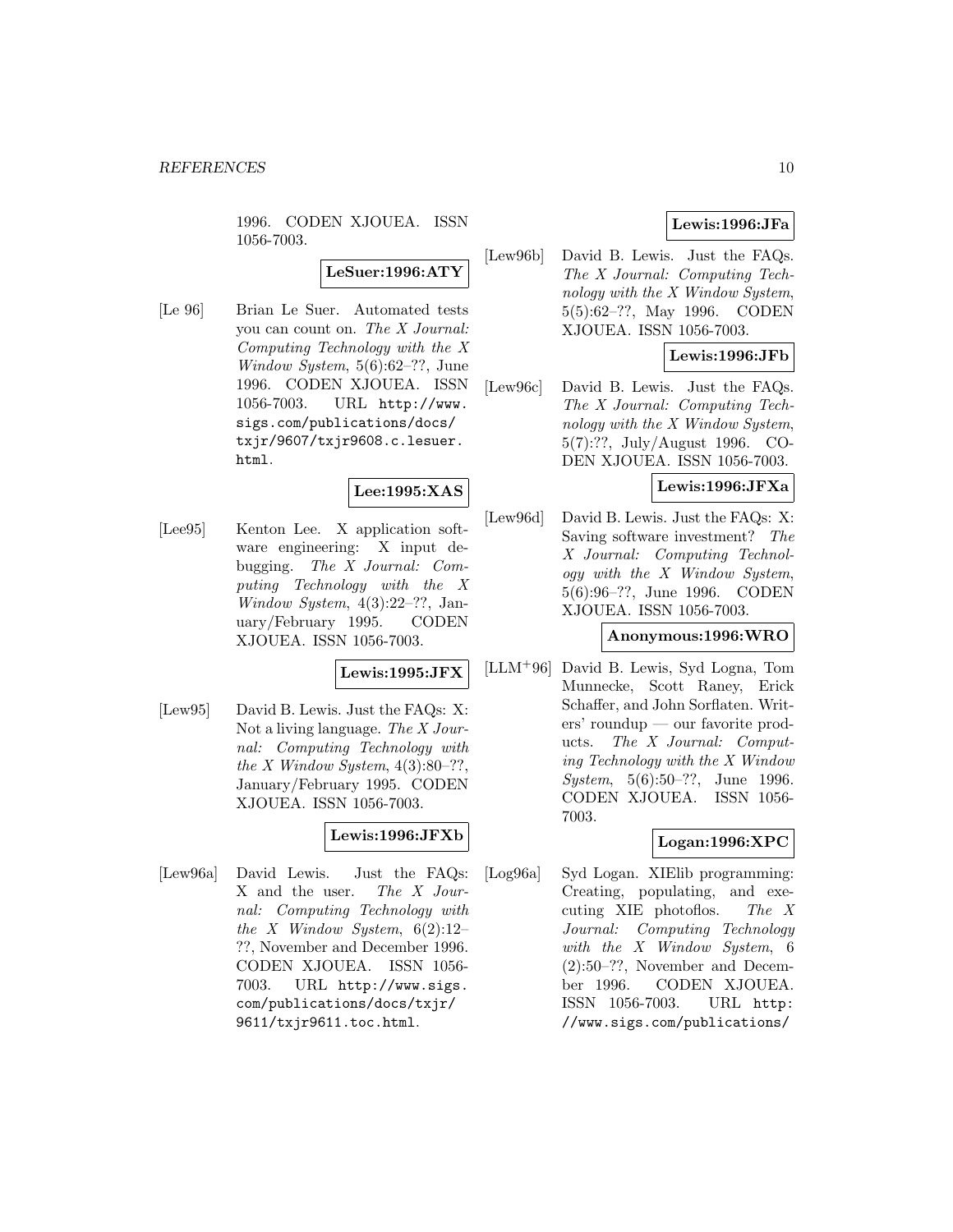docs/txjr/9611/txjr9611.toc. html.

#### **Logan:1996:XPX**

[Log96b] Syd Logan. XIElib programming: XIE architectural overview. The X Journal: Computing Technology with the  $X$  Window System, 5(7): ??, July/August 1996. CODEN XJOUEA. ISSN 1056-7003.

## **Lukner:1996:ECC**

[Luk96] Ralf Lukner. Evaluation criteria for  $C++$  development tools. The X Journal: Computing Technology with the X Window System, 5(6):24–??, June 1996. CODEN XJOUEA. ISSN 1056-7003.

## **Mintz:1996:RDR**

[Min96a] Alex Mintz. Representing database relations as a tree. The X Journal: Computing Technology with the X Window System, 6 (1):40–??, September and October 1996. CODEN XJOUEA. ISSN 1056-7003. URL http://www. sigs.com/publications/docs/ txjr/9609/txjr9609.f.mintz. html.

#### **Mintz:1996:CXC**

[Min96b] Alexander Mintz. Creating an X client that monitors X clients. The X Journal: Computing Technology with the  $X$  Window System,  $5(7)$ : ??, July/August 1996. CODEN XJOUEA. ISSN 1056-7003.

#### **Mutreja:1996:PRSb**

[Mut96a] Mohit Mutreja. Product review: Solaris 2.5 x86. The X Journal: Computing Technology with the X Window System, 5(6):58–??, June

### 1996. CODEN XJOUEA. ISSN 1056-7003.

#### **Mutreja:1996:PRSa**

[Mut96b] Mohit Mutreja. Product review: SPARCbook 3GX. The X Journal: Computing Technology with the X Window System, 5(6):51–??, June 1996. CODEN XJOUEA. ISSN 1056-7003.

#### **Nandhra:1996:EM**

[Nan96] Ian Nandhra. Examining Motif 2.0. The X Journal: Computing Technology with the X Window System, 5(5):12–??, May 1996. CODEN XJOUEA. ISSN 1056- 7003.

#### **Newman:1996:FCT**

[New96] Matt Newman. Fat client, thin client. The X Journal: Computing Technology with the X Window System,  $5(7)$ :??, July/August 1996. CODEN XJOUEA. ISSN 1056-7003. URL http://www. sigs.com/publications/docs/ txjr/9607/txjr9607.c.newman. html.

## **Prout:1996:FPX**

[Pro96] Clive Prout. The future of PC X servers: Extending the WWW thin client paradigm. The X Journal: Computing Technology with the  $X$  Window System, 5(7): ??, July/August 1996. CODEN XJOUEA. ISSN 1056-7003.

## **Rand:1996:LCWa**

[Ran96a] Doug Rand. A lean, clean Web browsing component. The X Journal: Computing Technology with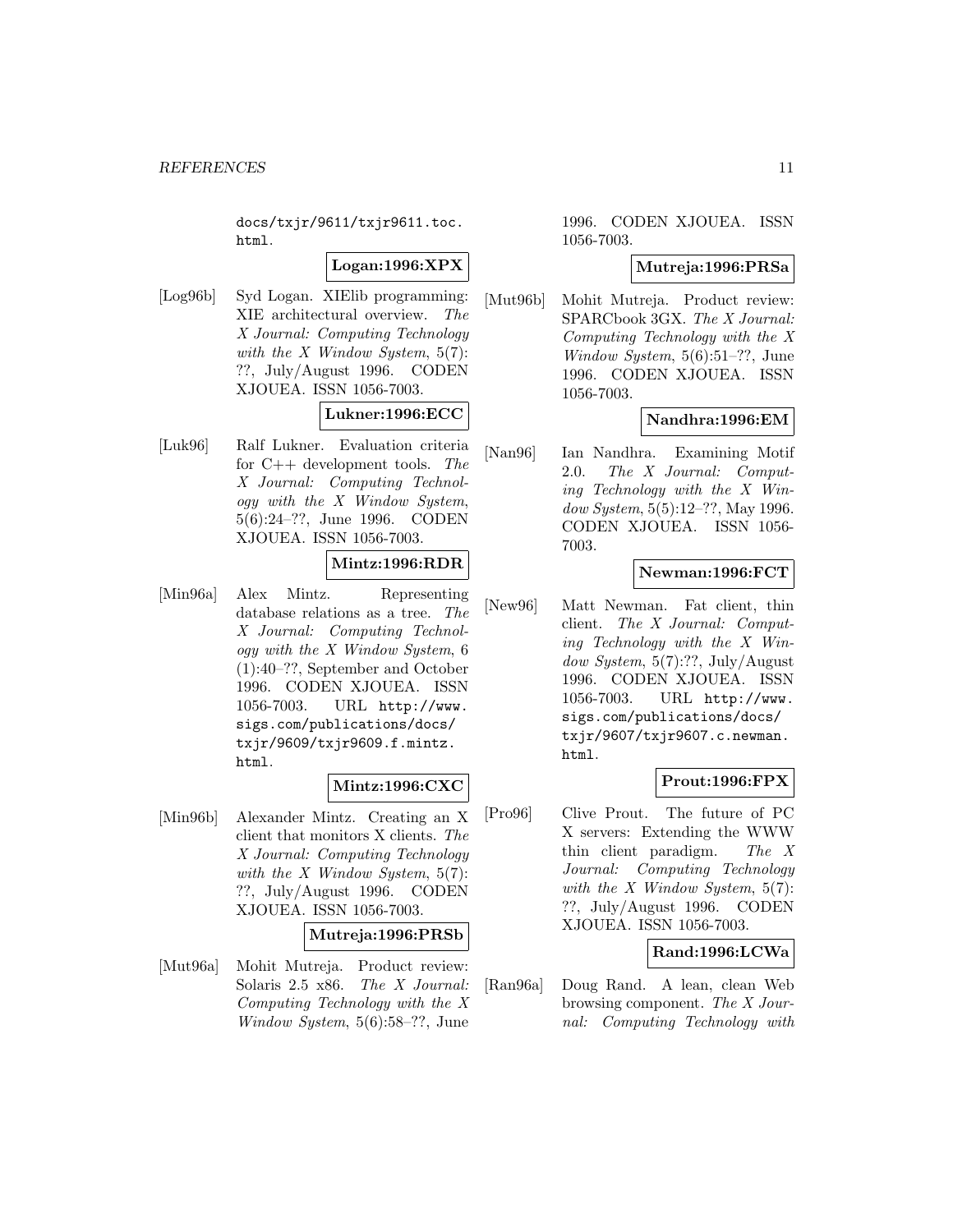the X Window System,  $5(3):46-$ 50, January/February 1996. CO-DEN XJOUEA. ISSN 1056- 7003. URL http://www.sigs. com/publications/docs/txjr/ 9601/txjr9601.f.rand.html.

#### **Rand:1996:LCWb**

[Ran96b] Douglas Rand. A lean, clean, Webbrowsing machine: Part 2. The X Journal: Computing Technology with the  $X$  Window System,  $6(2)$ : ??, November and December 1996. CODEN XJOUEA. ISSN 1056- 7003. URL http://www.sigs. com/publications/docs/txjr/ 9610/txjr9610.f.rand.html.

#### **Raney:1996:SRC**

[Ran96c] Scott Raney. The scripting revolution: Choose a font, any font. The X Journal: Computing Technology with the X Window System, 5(7):??, July/August 1996. CO-DEN XJOUEA. ISSN 1056-7003.

## **Raney:1996:SRG**

[Ran96d] Scott Raney. The scripting revolution: Graphical perl. The X Journal: Computing Technology with the X Window System,  $6(2):18-$ 20, November and December 1996. CODEN XJOUEA. ISSN 1056- 7003. URL http://www.sigs. com/publications/docs/txjr/ 9611/txjr9611.raney.html.

## **Raney:1996:SRS**

[Ran96e] Scott Raney. The scripting revolution: Syntactic gymnastics, part 3. The X Journal: Computing Technology with the X Window System, 5(5):64–??, May 1996. CODEN XJOUEA. ISSN 1056-7003.

## **Reddy:1996:LED**

[Red96] Ranthy Reddy. Letter to the editor: Developing a medical application with components. The X Journal: Computing Technology with the X Window System, 5(6):6–??, June 1996. CODEN XJOUEA. ISSN 1056-7003.

#### **Schulman:1995:UDY**

[Sch95] Rand R. Schulman. The UNIX desktop you've been waiting for: CDE: A common desktop environment for UNIX delivers interoperability, platform independence, and a unified environment. The X Journal: Computing Technology with the X Window System, 4 (3):38–??, January/February 1995. CODEN XJOUEA. ISSN 1056- 7003.

#### **Sklar:1995:PXM**

[Skl95a] David Sklar. Practical XT/ Motif: Secrets of the Motif message box. The X Journal: Computing Technology with the X Window System,  $4(3):75-??$ , January/February 1995. CODEN XJOUEA. ISSN 1056-7003.

## **Sklar:1995:RXE**

[Skl95b] David F. Sklar. Radical X: Embedding graphics applications inside Web pages. The X Journal: Computing Technology with the X Window System, 5(5):68–69, May 1995. CODEN XJOUEA. ISSN 1056-7003. Discusses Java use on the Web.

## **Spears:1996:GPC**

[Spe96a] Rod Spears. GUI portability: Concerns and options for today's de-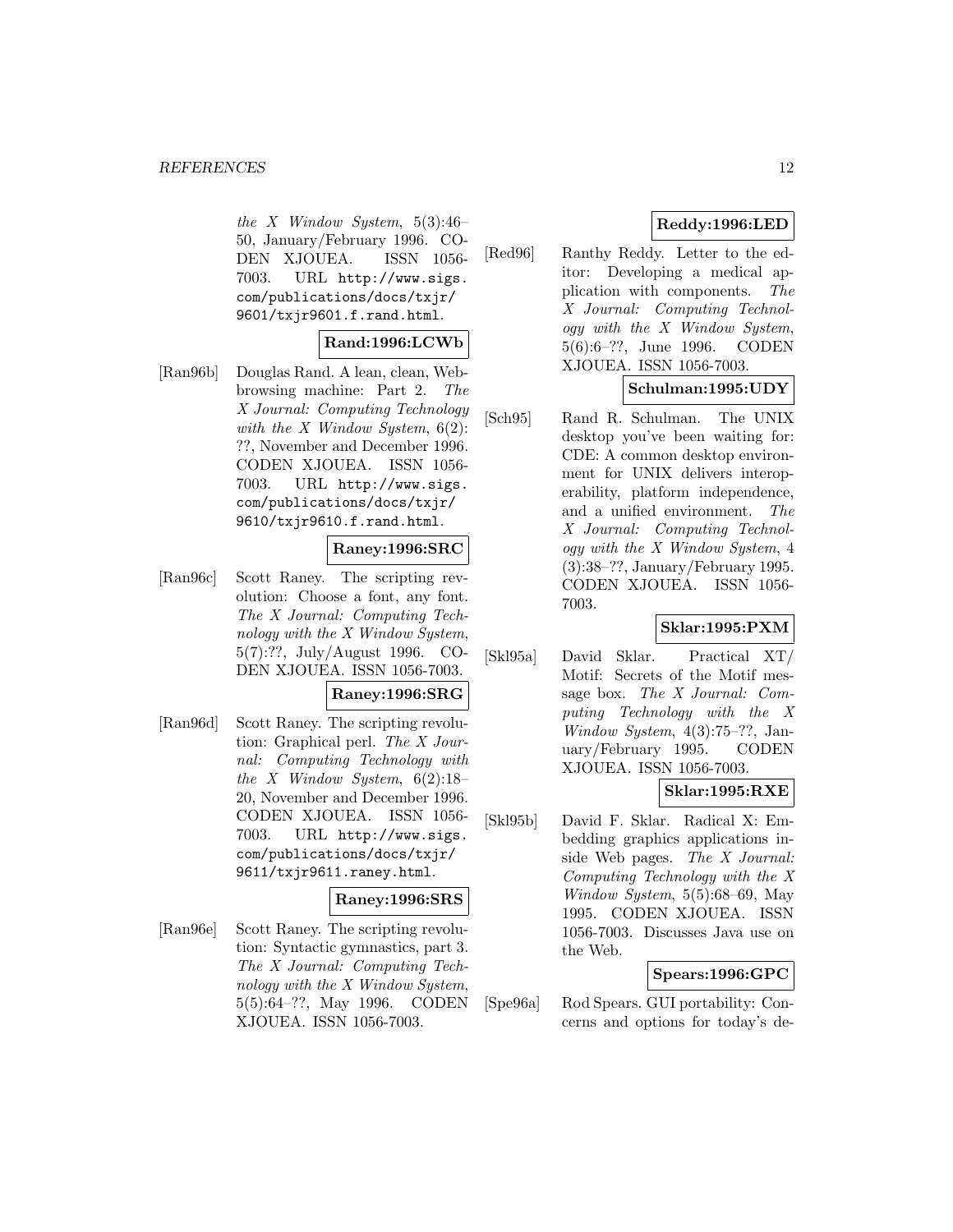velopers. The X Journal: Computing Technology with the X Window System,  $6(2):36-??$ , November and December 1996. CO-DEN XJOUEA. ISSN 1056- 7003. URL http://www.sigs. com/publications/docs/txjr/ 9611/txjr9611.toc.html.

## **Spencer:1996:GDD**

[Spe96b] Todd Spencer. GUI design — the design and implementation of a graphical user interface for configuring the X server. The  $X$ Journal: Computing Technology with the X Window System, 6 (2):26–??, November and December 1996. CODEN XJOUEA. ISSN 1056-7003. URL http: //www.sigs.com/publications/ docs/txjr/9611/txjr9611.toc. html.

#### **Schaffer:1996:GDM**

[SS96a] Eric Schaffer and John Sorflaten. GUI design: Mousing around: Tyrannosaurus rodentia plasticae. The X Journal: Computing Technology with the X Window System, 5(5):20–??, May 1996. CODEN XJOUEA. ISSN 1056-7003.

#### **Schaffer:1996:GDS**

[SS96b] Eric Schaffer and John Sorflaten. GUI design: Screen writing: "Brevity is the soul of wit". The X Journal: Computing Technology with the X Window System, 6 (2):40–??, November and December 1996. CODEN XJOUEA. ISSN 1056-7003. URL http: //www.sigs.com/publications/ docs/txjr/9611/txjr9611.toc. html.

## **Strauss:1996:BR**

[Str96] Fred J. Strauss. Book review. The X Journal: Computing Technology with the X Window System, 6 (2):58–??, November and December 1996. CODEN XJOUEA. ISSN 1056-7003. URL http: //www.sigs.com/publications/ docs/txjr/9611/txjr9611.toc. html.

## **Wendell:1996:ISW**

[SW96] John Sorflaten and Robert Wendell. Information systems into wisdom systems. The X Journal: Computing Technology with the X Window System,  $5(7)$ :??, July/ August 1996. CODEN XJOUEA. ISSN 1056-7003.

#### **Smith:1995:IMC**

[SZ95] Amy Smith and Betsy Zeller. Indigo Magic: An (un)Common Desktop Environment: The overriding goal of the Indigo Magic Desktop from Silicon Graphics is to provide an integrated, complete work area so that busy professionals can concentrate on using their applications rather than wrestling with UNIX. The X Journal: Computing Technology with the X Window System, 4 (3):56–??, January/February 1995. CODEN XJOUEA. ISSN 1056- 7003. URL http://www.sigs. com/publications/docs/txjr/ 95/txjr9501s.html.

#### **Troan:1996:FSSb**

[Tro96a] Erik Troan. Free software solutions: Basic X programming in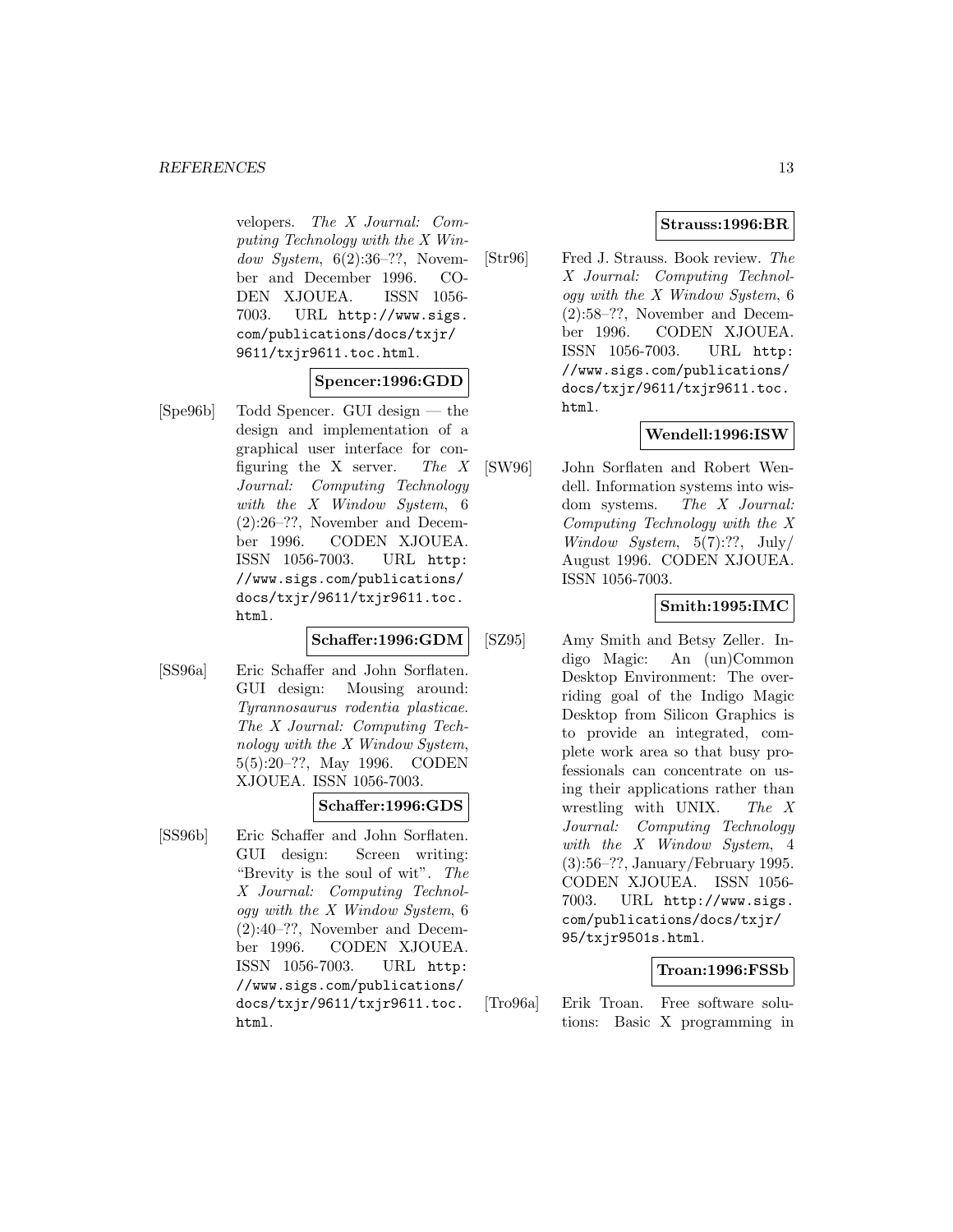Python. The X Journal: Computing Technology with the X Window System, 5(6):84–??, June 1996. CODEN XJOUEA. ISSN 1056- 7003.

#### **Troan:1996:FSSd**

[Tro96b] Erik Troan. Free software solutions: Linux 2.0. The X Journal: Computing Technology with the X Window System,  $6(2):72$ , 70, November and December 1996. CODEN XJOUEA. ISSN 1056- 7003. URL http://www.sigs. com/publications/docs/txjr/ 9611/txjr9611.toc.html.

#### **Troan:1996:FSSc**

[Tro96c] Erik Troan. Free software solutions: Meta widgets in Python. The X Journal: Computing Technology with the X Window System, 5(7):??, July/August 1996. CO-DEN XJOUEA. ISSN 1056-7003.

#### **Troan:1996:FSSa**

[Tro96d] Erik Troan. Free software solutions: The Python language. The X Journal: Computing Technology with the X Window System, 5(5):96–??, May 1996. CODEN XJOUEA. ISSN 1056-7003.

**Underriner:1995:CTO**

[Und95] Kevin R. Underriner. CDE: A technology overview: The Common Desktop Environment supports nearly infinite types of configurations. The X Journal: Computing Technology with the X Window System, 4(3):30–??, January/February 1995. CODEN XJOUEA. ISSN 1056-7003.

## **Walls:1996:XSX**

[Wal96] Jeff Walls. 24 X servers and X stations. The X Journal: Computing Technology with the X Window System,  $5(7)$ :??, July/August 1996. CODEN XJOUEA. ISSN 1056-7003.

## **White:1995:EUR**

[Whi95] Gregory White. eXit: The Unix revolution in the enterprise computing environment: A perspective. The X Journal: Computing Technology with the X Window System, 4(3):96–??, January/February 1995. CODEN XJOUEA. ISSN 1056-7003.

## **Wingo:1995:WHY**

[Win95] Scot Wingo. Windows happenings: 1995 — the year of Windows 95? The X Journal: Computing Technology with the X Window System,  $4(3):64-??$ , January/February 1995. CODEN XJOUEA. ISSN 1056-7003.

## **Winston:1996:RRM**

[Win96] Peter Winston. Reuse and rework with Motif. The X Journal: Computing Technology with the X Window System, 5(5):60–??, May 1996. CODEN XJOUEA. ISSN 1056- 7003. URL http://www.sigs. com/publications/docs/txjr/ 9603/txjr9603.f.winston.html.

#### **Young:1995:XTD**

[You95] Doug Young. Xcetera: Tools for debugging X applications. The X Journal: Computing Technology with the X Window System, 4 (3):26–??, January/February 1995.